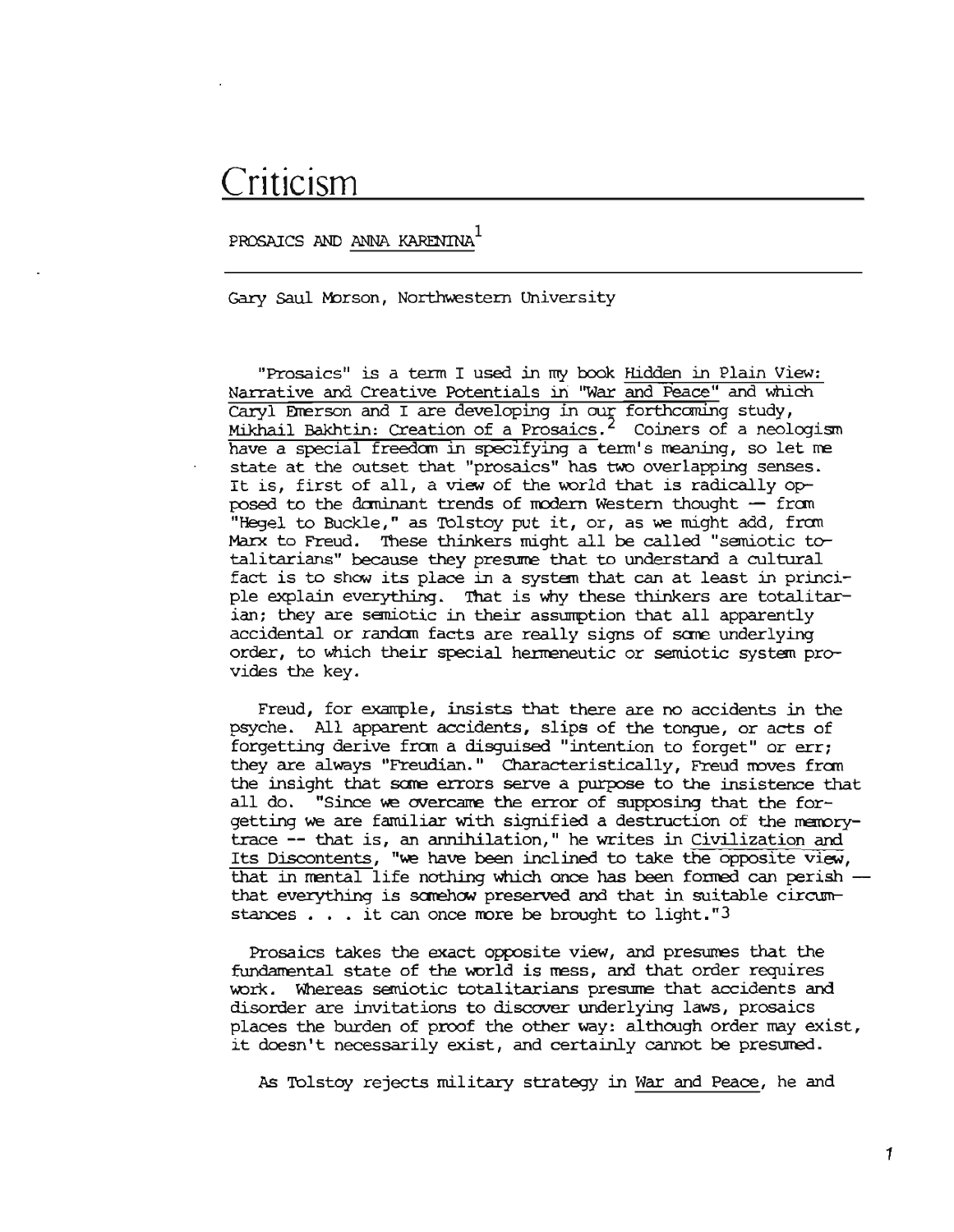other prosaic thinkers reject all systems of history, which find order largely because they exclude evidence of disorder. TO the Freudian, prosaics replies: why should we assume that the human mind is so efficient? can it really be that each act of forgetting must be purposeful? If the natural state of the mind is mess, then most forgetting and errors may result from the simple inefficiency of all things human. Recent work in cognitive psychology supports this view. Memory requires a reason, and perhaps the forgetting of some things requires a reason. But the mere fact that I cannot remember every speck of dust on the way to work does not mean that I intend to forget it.

The anthropologist Gregory Bateson captured this prosaic insight in one of his splendid dialogues with his daughter. Bateson called these dialogues "metalogues," because their shapes illustrate their themes, and in "Why Do Things Get in a Muddle?," father and daughter muddle and meander their way to a series of prosaic insights. "People spend a lot of time tidying things," the daughter observes, "but they never seem to spend time muddling them. Things just seem to get in a muddle by themselves." If one pays no particular attention to what one is doing, tidy things get messy, but messy things never tidy themselves. Why?

Bateson at last arrives at an answer, which is disarmingly simple: there are an infinitely large number of ways in which things can be messy, but very few that one would call tidy. His daughter expresses dissatisfaction with this explanation, because she feels that there must be a reason, some sort of active force for disorder. Bateson answers that it is order, not disorder, that requires a reason in that sense:

> D[aughter]: Daddy, you didn't finish. Why do things get the way <sup>I</sup> say isn't tidy?

F[ather}: But <sup>I</sup> have finished **--** it's just because there are rrore ways which you call "untidy" than there are ways which you call "tidy."

D: But that isn't <sup>a</sup> reason why

F: But, yes, it is. And it is the real and only very important reason.

D: Oh, Daddy! Stop it.<br>F: No, I'm not fooling. That is the reason, and all of science is hooked up with that reason.  $4$ 

Whether or not all of science is hooked up with that reason, all of prosaics is. The natural state of the world is mess.

Prosaics also suggests that the most important events in history, culture, and the psyche may be the most ordinary and prosaic ones, which we do not notice just because they are so ordinary. History tends to focus on great events and grand figures; novels on dramatic incidents; and psychology on critical moments. But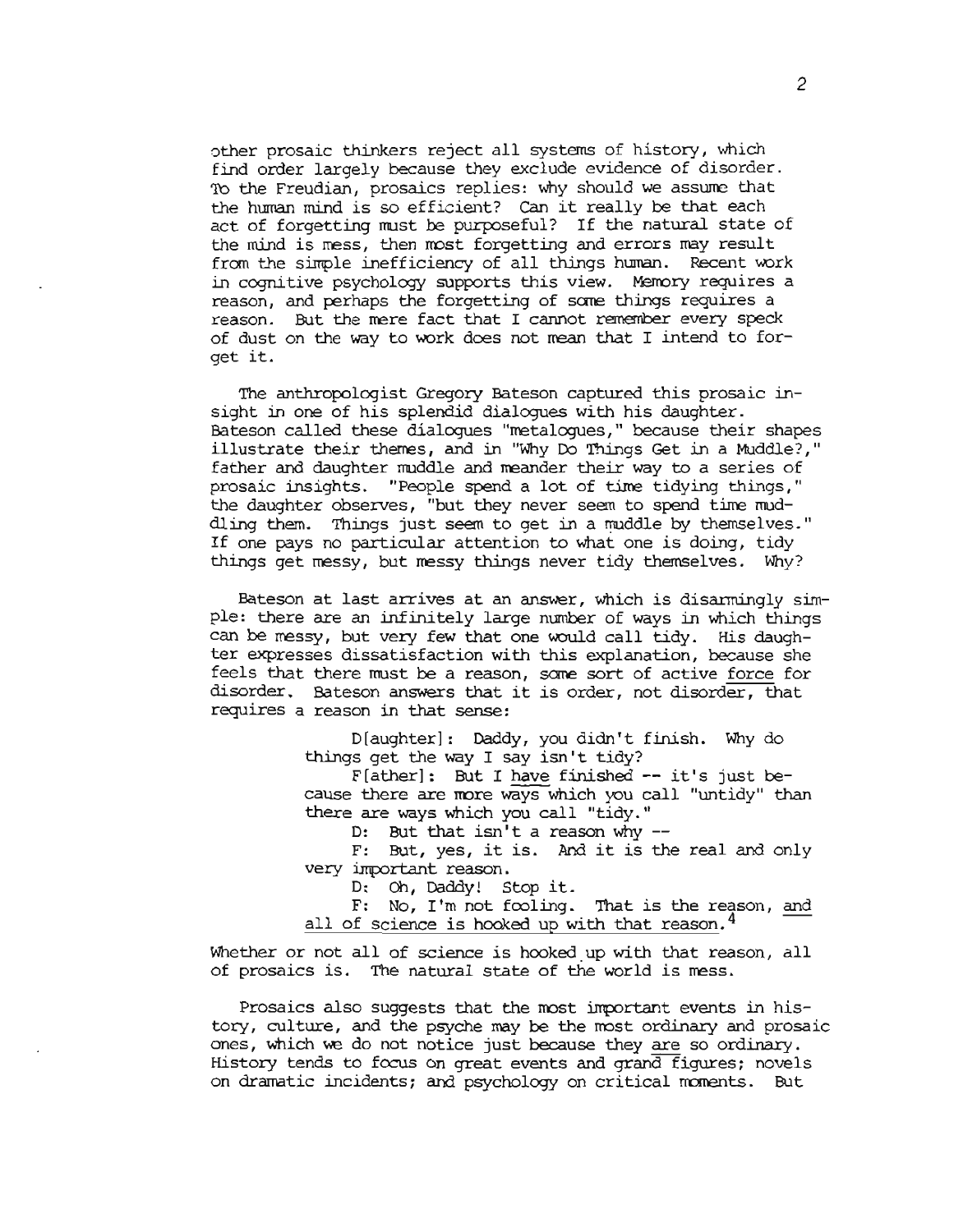assuming events are important because they are noticeable is like concluding fran <sup>a</sup> view of <sup>a</sup> distant hill where only treetops are visible that the hill has nothing but trees. Tolstoy argues precisely the opposite, that it is the sum total of small events, of "swarm life," that makes history, and that great men and exceptional incidents are, by virtue of their very exceptionality, unimportant. To paraphrase Abe Lincoln: God must have loved the ordinary events, because he made so many of them.

This view had profound implications for Tolstoy's thinking about psychology and ethics. Let me just briefly remind you of Tolstoy's essay "Why Do Men Stupefy 1hanselves?", which might be taken as a canonical text of prosaics. Chapter four of the essay begins with an apparently minor point: that even an occasional cigarette or a glass of wine is harmful. People usually say that although drunkenness is harmful, surely "the trifling alterations of consciousness" produced by a cigarette or a glass of wine at dinner, are not. Arguing this way, Tolstoy replies, is like supposing "that it may harm a watch to be struck against a stone, but that <sup>a</sup> little dirt intrcduced into it carmot be harmful."

Tolstoy then retells the story of the painter Bryullov, who corrected <sup>a</sup> student's sketch. "Why, you only touched it <sup>a</sup> tiny bit," the student exclaimed, "but it is quite a different thing." Bryullov replied: "Art begins where the tiny bit begins." Tolstoy then draws his prosaic moral: "That saying is strikingly true not only of art, but of all of life. One may say that true life begins where the tiny bit begins  $-$  where what seem to us minute and infinitely small alterations take place. True life is not lived where great external changes take place -- where people move about, clash, fight, and slay one another  $-$ - it is lived only where these tiny, tiny, infinitesimally small changes occur."

Tolstoy then turns to Crime and Punishment, and transforms it into <sup>a</sup> Tolstoyan novel. "Raskolnikov did not live *his* true life when he murdered the old woman or her sister," nor did he decide to commit murder at any single, "decisive" moment. That choice was made, and he lived his true life, neither when he entered the old woman's lodgings with a concealed axe, nor when he made plans for the perfect crime, nor when he worried about whether murder is morally permitted. No, it was made when he was just lying on his couch, thinking about the most everyday questions -- whether he should take money from his mother or not, whether he should live in his present apartment, and other questions not at all related to the old woman. "The question was decided  $\ldots$  when he was doing nothing and only his consciousness was active; and in that consciousness, tiny, tiny alterations were taking place. . . . Tiny, tiny alterations -- but on them depend the most important and terrible consequences."

The novel itself is a genre of tiny alterations, of course.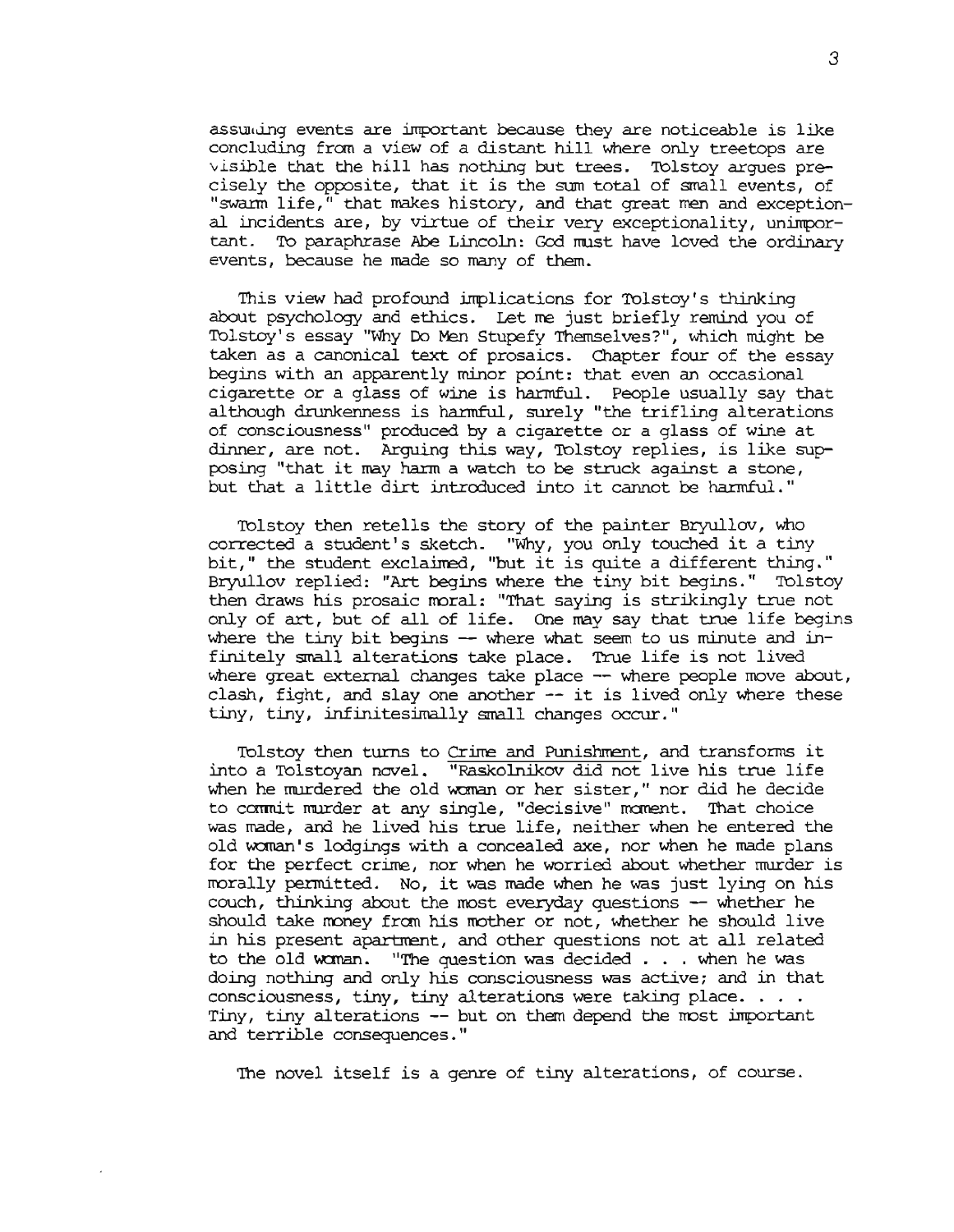The genre's concern for the particulars of daily life; its concern to date clothes, ideas, actions, and forms of speech with precision; its rich description of the unrepeatable contexts in which moral decisions are made and daily lives unfold  $-$  all these defining features make the genre the one most adapted to exhibiting a prosaic world view. These are indeed, among the most important reasons that Tolstoy wrote novels, and that Bakhtin prcduced his novelcentered theory of art.

Which leads me to the second meaning of the term prosaics  $-\frac{1}{2}$ namely, a theory of literature that is radically opposed to traditional "poetics." Poetics tends to define literature in terms of poetry **--** hence its narre -- and to see in prose anly those features that it shares with poetry  $-$  such as "style" conceived monologically, or "plot" conceived narratologically, or structure understood formalistically. According to traditional poetics, prose is poetry without some poetic features, and with the addition of some unpoetic features; which is sanething like defining rnanrnals as reptiles who don't lay eggs and have warm blood.

But what if the most important features of prose -- most impor $tant especially for a prosaic world view — are those that it does$ not share with poetry? In that case, we need to replace poetics with prosaics, which is just what Bakhtin did in his novel-centered literary theory. Tolstoy took the prosaic view of art to its extreme as well, both in his fiction and in the embedded essays of War and Peace. I cannot repeat my description of all the techniques I discuss in my book on War and Peace, but let me just mention that to someone who believes that a long succession of tiny alterations is what shapes lives, length is far fran an accidental feature of novels. The expansiveness of both War and Peace and Anna Karenina is central to their prosaic purposes.  $5$ 

Let me now turn to Anna. Because time is so short, I hope you will put up with a somewhat disconnected presentation of some of the key conclusions about this book suggested by a prosaic approach. I offer eleven numbered points, each of which, I am afraid, will necessarily remain largely unsupported except by its coherence with the others. Together, they may suggest why I think that Anna is the most important work of prosaics ever written, and, in my view, also the finest novel I know.

1. If by the hero of a book, we mean the character who best  $ex$ emplifies its governing values, then the hero of Anna Karenina is  $Dolly.<sup>6</sup>$  Above all, she lives by constant attention to the prosaic details of daily life, especially those concerned with the most prosaic of institutions, the family. That is also why she appears so much less interesting than the other characters, and why, after the opening scene, nothing of any great dramatic interest happens to her. She worries about her children's "bad qualities" and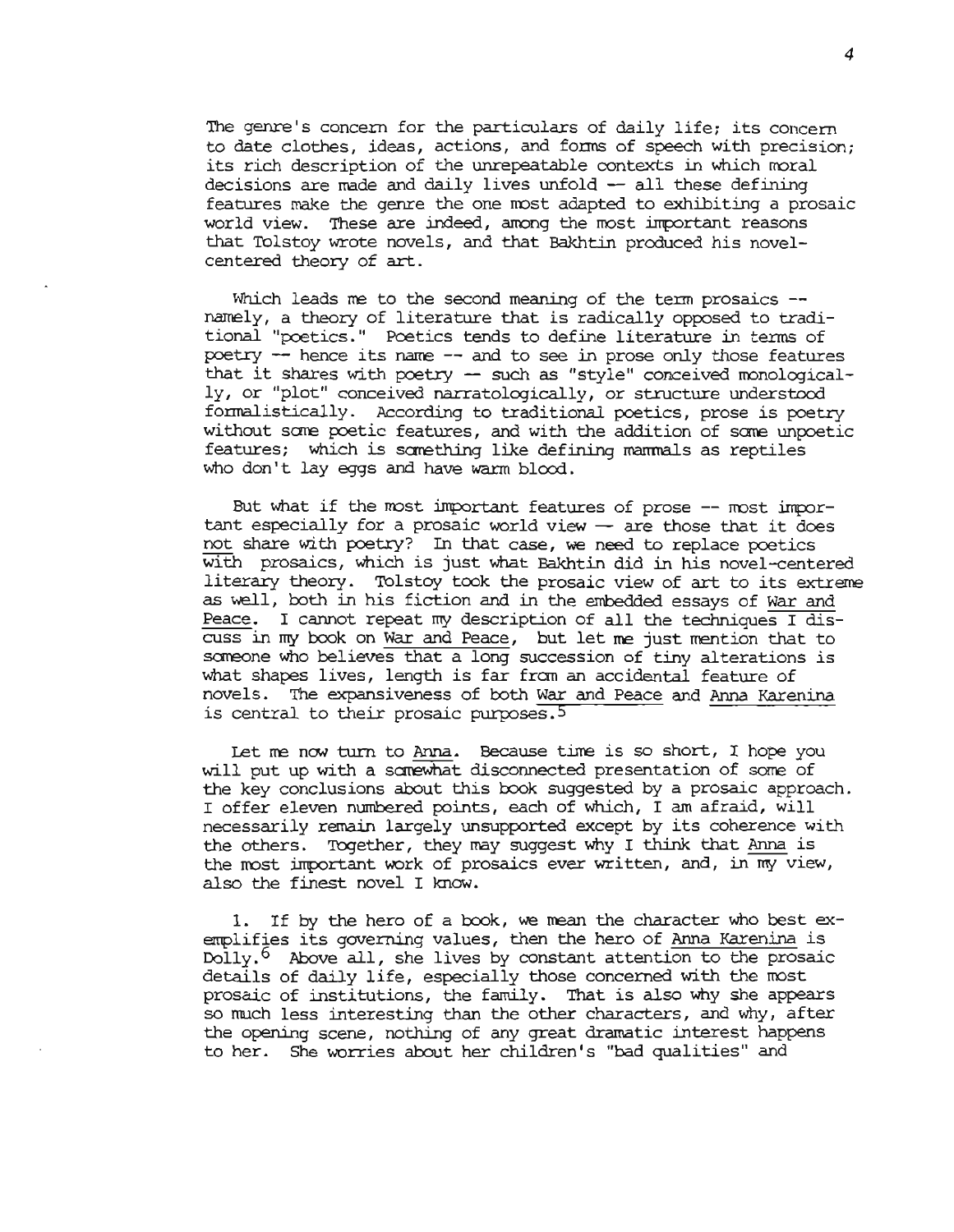little quarrels, takes them to church even though her own religious beliefs are unarticulated heresy; and while her children are bathing, she discusses childrearing with peasant waren. Tolstoy's point here is that these are the most important events of the book and of life generally, even though -- in fact precisely because -- they are too prosaic and ordinary to have any dramatic interest. Where plot is, "true life" isn't.

The opposite of plot in this sense is not idyllic contemplation but constant work on a small scale. The idyll, like the drama, is <sup>a</sup> falsity. Levin discovers that marriage *is* indeed very happy, but not at all in the way he expected. "At every step he experienced what a man would experience who, after admiring the srrooth happy course of <sup>a</sup> Iittle boat on <sup>a</sup> lake, should get himself into that boat. He saw that it was not all sitting still, floating smoothly; that one had to think too, not for an instant forget where one was floating, and that there was water under one, and that one must row; and that his unaccustomed hands would get sore; and that it was only to look at it that was easy; but that doing it, though very delightful, was very difficult" (part 5, chapter 14).

"Difficult delight" is also what work is to Levin, and work is also <sup>a</sup> central theme in Anna -- not work as Dickensian hell, or <sup>a</sup> mythic feat, but work in all its mament-to-moment effort, which involves both drudgery and creativity, habit and thought. There aren't many great novels in which people really work in this way, and I suspect that in this case Tolstoy is following and enriching the example set by George Eliot in Adam Bede.

2. The reason that all happy families resemble each other, and each unhappy family is unhappy in its own way is that  $un$ happy families, like unhappy lives, are dramatic; they have a story, and each story is different. But happy families, filled with undramatic incidents, are not fit subjects for <sup>a</sup> story: and it is in this sense that they all resemble each other. In his notebooks and letters of the period, Tolstoy at least twice quotes a French saying, "happy people have no history." Again, plot is an index of error.

3. Popular renditions of Anna Karenina, like the Garbo film or the BBC production, usually dramatize only the Anna plot, and we properly fault them for including only one story out of two. But I think that most critical readings which tell us that there are two foci are also leaving one out. I refer to the "third family", Stiva and Dolly, with whom, after all, the novel begins. I have already indicated that Dolly is the novel's moral compass; when characters disagree with her, they are wrong. In a sense, Stiva, too is a sort of moral compass, but a negative one.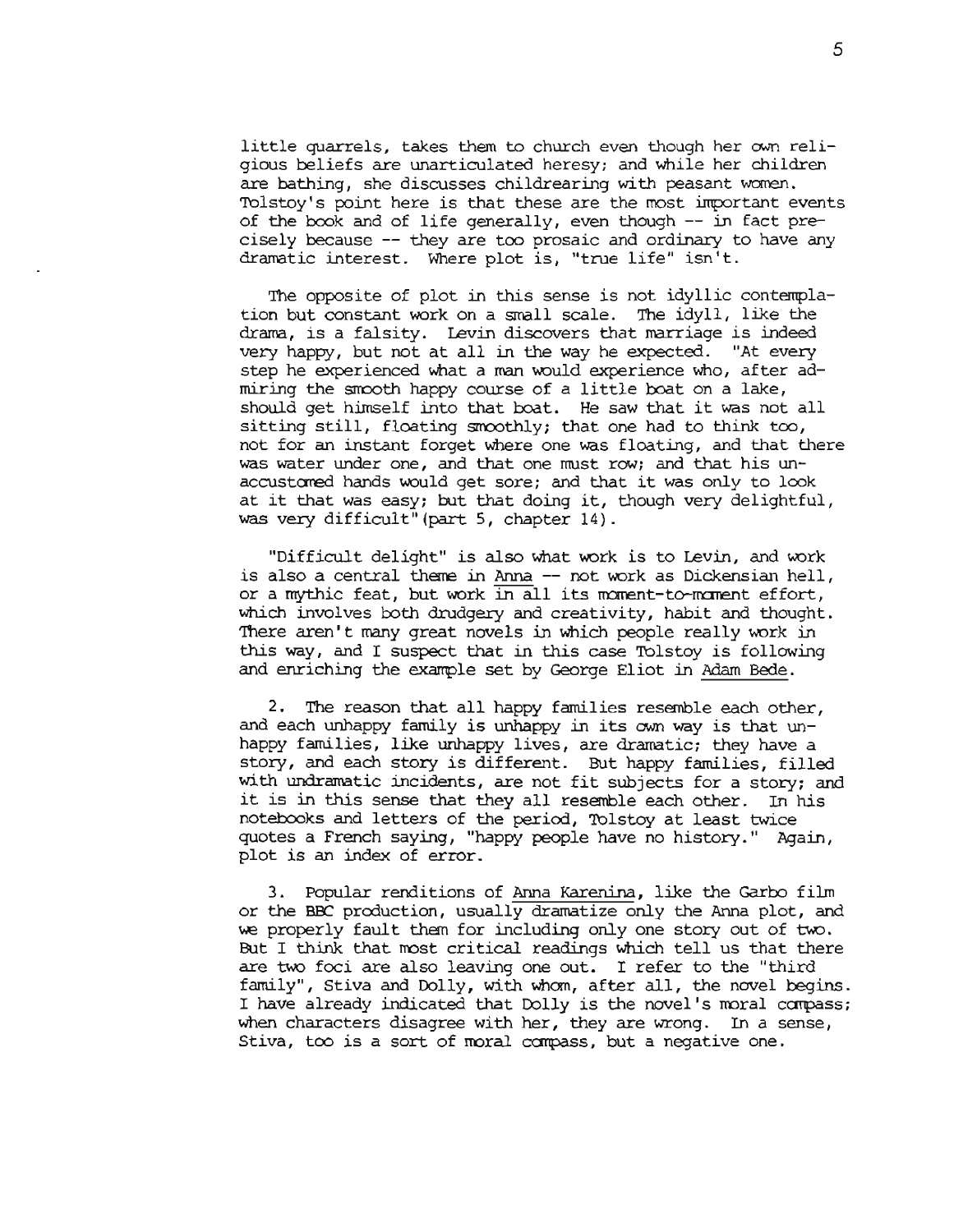4. Perhaps Dostoevsky alone would agree with me on this point: Stiva is the villain of the book, its representation of what evil is. And the first thing to note about evil is that it is quite congenial -- as is the devil in Karamazov. Both Dostoevsky and Tolstoy had it in mind to dispute the notion that evil is grand, satanic, ugly, and alien; on the contrary, it is the most familiar thing in the world. We have met the enemy, and he is us.

Dostoevsky understood Stiva in just this way. "Yes, the Stivas would grow very angry were the Kingdom of Heaven to come," he identifies the real enemies of Christianity in The Diary of a Writer. Mediating on Stiva and his type, Dostoevsky recognizes that Stiva' <sup>5</sup> very attractiveness, the fact that he can be accommodating to  $ev$ eryone because he has no morals at all, is what makes him so evil. The Stivas are "regarded as innocent and amiable fast livers, pleasing egoists, standing in no one's way, witty, and living for their own pleasure." They "love elegant things, arts, and they like to converse about everything"; they may have children, but The to converse about overydning, diey may have children, but<br>"they give little thought to them." All these phrases recall Ivan's<br>devil, with his "companionable and accommodating disposition ... devil, with his "companionable and accommodating disposition . . .<br>ready to assume any amiable expression as the occasion might arise"; both Stiva and the devil are chameleons. The devil, too, may have children, but the members of this type "gradually lose sight of them." It seems likely, indeed, that Stiva as Dostoevsky understood him was an important source for the petty devil.  $\frac{7}{2}$ 

But it is important, also to recognize the difference between ordinary evil as it was understood by the two novelists. For Dostoevsky evil is ordinary because we all actively if subconsciously wish it; we all want to "kill our fathers". For Tolstoy, evil is closer to "criminal negligence". In spite of his desire to be a good husband and father, Tolstoy observes, Stiva never could rememher that he had a wife and children. At the beginning of the book, Stiva, who has been caught in infidelity, is repeatedly described with great irony as a "truthful" man; by which he and his friends mean that he hates to lie. He would much prefer to have his pleasure without lying about it, and has assumed that his wife has long known about his infidelity, and had taken "an indulgent view. It had turned out quite the other way" (part 1, chapter 2). Che might think that someone who could sympathize with both Vronsky's and Levin's pursuit of Kitty, and quote the same verses to each of them, would have to be lying, but in a sense Stiva isn't because he conveniently forgets at each moment what he has done before. If being truthful is nothing more than not telling a conscious lie, than Stiva would have to be called truthful; he doesn't consciously lie, because his bad memory  $-$  or rather, his excellent "forgettory"  $$ protects him.

Tolstoy's point here is that truthfulness and honesty involve a lot more than not telling conscious falsehoods; it involves the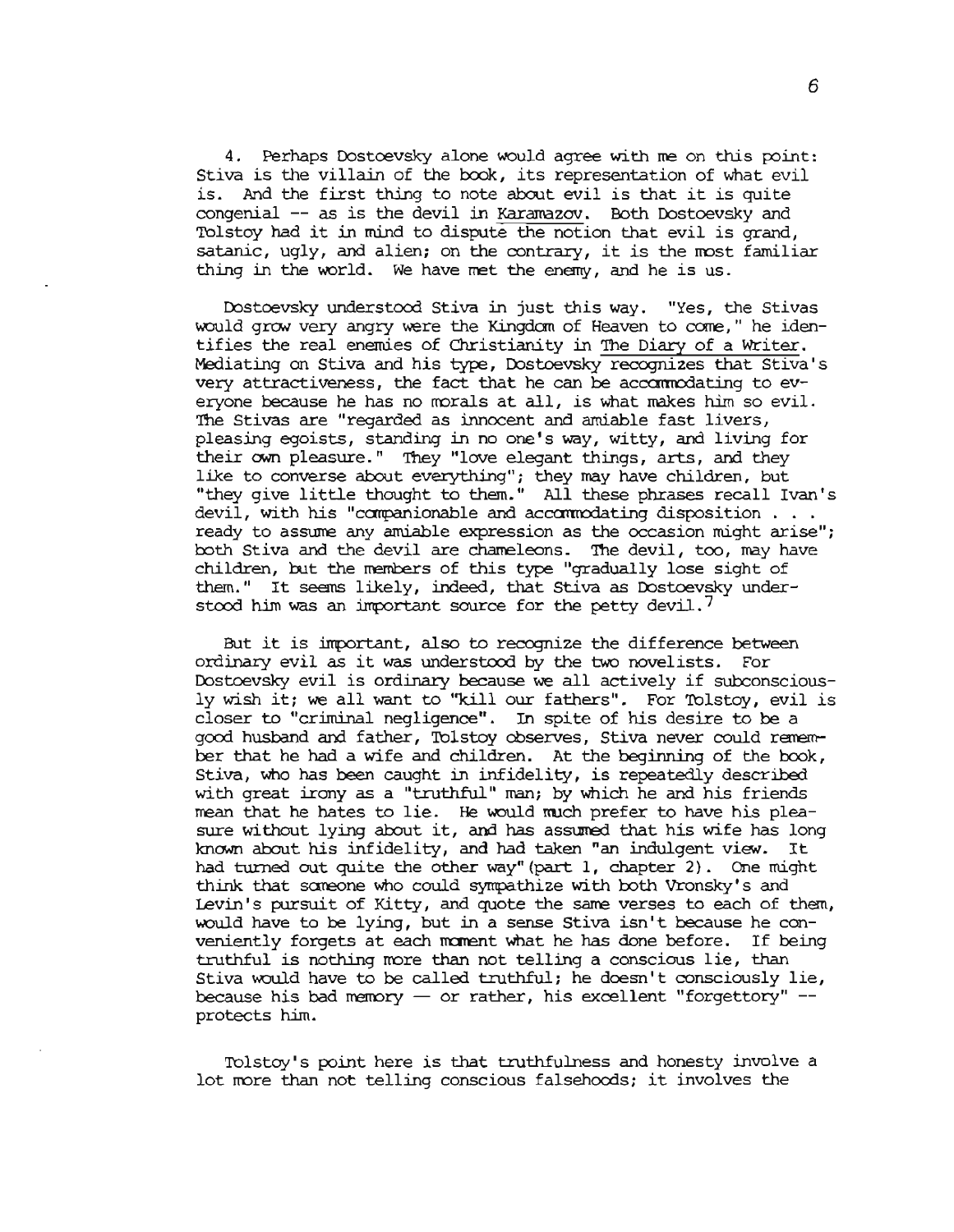moment to moment work of training oneself to remember what might contradict what one wants to say, think, or do. Honesty is active, demanding, and involves the acquisition of habits of self-questioning.

Levin has those habits, which is why one frequently sees him stopping in mid-sentence, as he recalls something that might make him look hypocritical. In arquing with Stiva about women, he suddenly breaks off because he has remembered his own impurity, and asks himself who he is to speak of Platonic love. When his brother Nikolai condemns institutions of local government, Levin becomes uncomfortable because he immediately reflects on the fact that these views are his own, and maybe he has been wrong to hold them. These are the reflexes of an honest man with honest mental habits.

Both the popularity and the evil of Stiva derive from his utter responsiveness to the moment. When the trainman is run over Stiva is deeply moved, but by the time Vronsky returns from giving money for the widow, Stiva is once again in a pleasant conversation. Still more horribly, in part 8, the sight of Vronsky reminds him of his sister and he grows deeply and sincerely sad for a few seconds, but then he gladly greets Vronsky as an old friend in whom to take his usual companionable pleasure. His neglect of his wife and children, his wasting of the resources they need -- and Tolstoy is unsentimental about the importance of money  $-$  is Stiva's worst and most habitual crime, enacted in the small, and by omission, at every moment of his life.

5. The key to understanding Anna is that she is Stiva's sister, Anna Oblonskaya. It is a truism that Tolstoy had the special ability to create families that were not mere collections of individuals but a sort of small cultural unit of their own; so that when Vera behaves very properly but not like a Rostov, she becomes the exception proving the rule. We are given several Oblonskys in the book -- two aunts, and that professional procurer of unrepayable loans, Piotr Oblonsky -- and all share the characteristics of dishonest geniality and chameleon-like responsiveness to present company. In Anna's case, we see these traits from the very beginning, when she is persuading Dolly to forgive Stiva, telling her the utter falsehood that the act of infidelity cannot be repeated, which is technically true if one is thinking only of that particular mistress. Anna tells Dolly: "He's good-hearted, but proud and now he's humiliated. What touched me most" -- and here Tolstoy interrupts Anna to comment: "and here Anna quessed what would touch Dolly most" (part 1, chapter 19). Dolly doesn't notice this falsehood, but she does comment later in part 1 that Anna speaks very much like Stiva.

6. Anna is unlike Stiva in one key respect, though. She is capable of feeling guilty. The combination of Stiva's responsiveness and dishonesty with a conscience leads her into habits of protective lying to herself. She wants to be unfaithful to Karenin,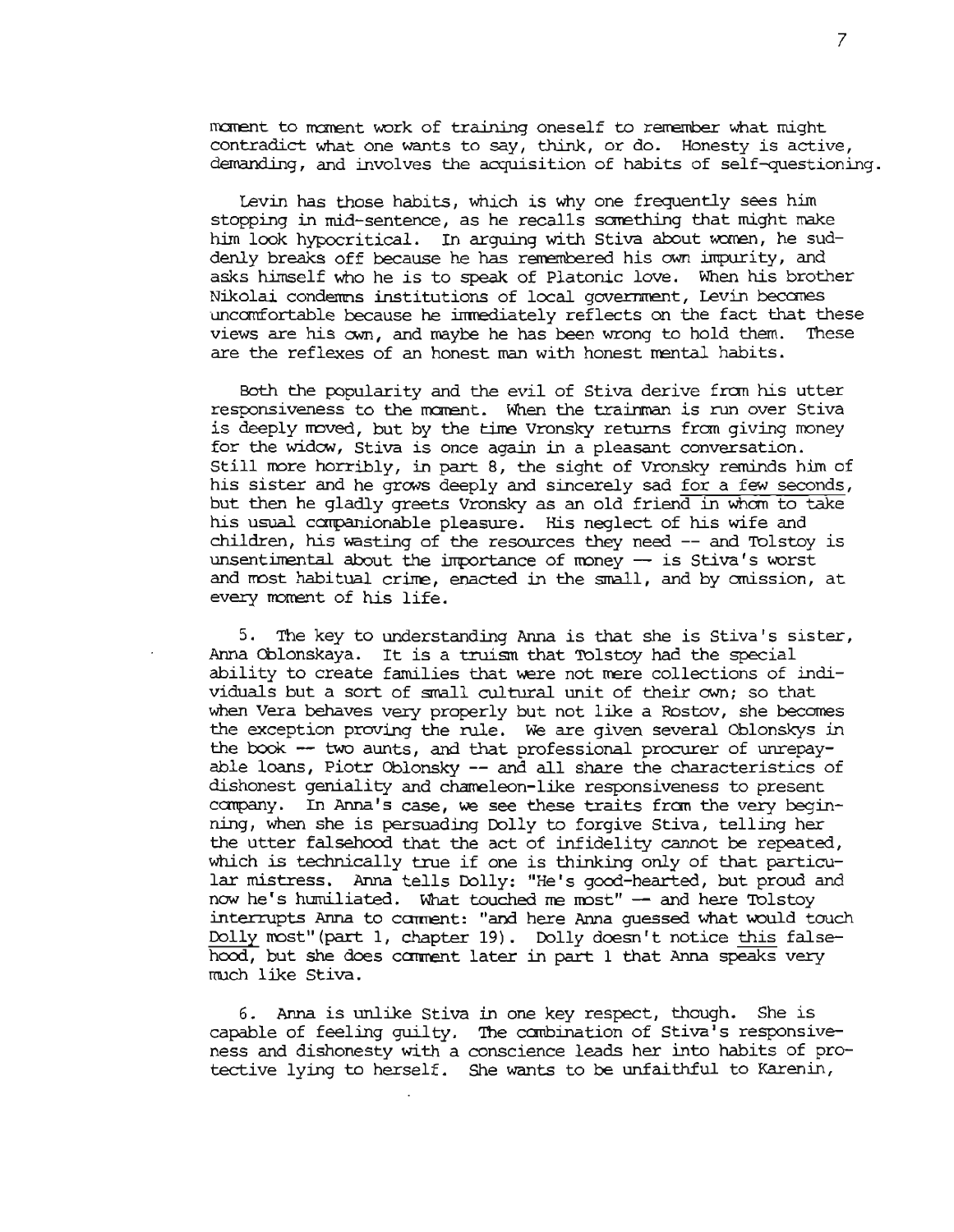and knows there is no justification for it. Therefore, step by step, alteration by tiny alteration, she "schooled herself to despise and reproach him" (part 3, chapter 23), to magnify each of his faults and to give the worst interpretation to all of his actions and habits, to the point where the mere sight of him causes her loathingi and then she tells herself that *it* is not <sup>a</sup> matter of choice, that she sinply carmot live with sareone she loathes in that way. At the end of part 1, she is still able to look at her husband's weaknesses indulgently and -- I emphasize -- with love: "Anna smiled as people smile at the weaknesses of those they love" (part 1, chapter 33).

In Trollope's novel Can You Forgive Her?, one heroine tells another not to say bad things about her husband even in private lest she teach herself to think that way by habit; and this is precisely what Anna does with Karenin. The famous remark about Karenin's ears is not only a sign of changes in Anna, but also the first cause of her later view, the first in a chain of self-taught habits of distaste. And once she has acquired these habits over hundreds of pages, taught herself to think that way, she carries these habits over to vronsky, until she totally loses touch with reality and moves into a world of utter falsity. In that world, everything has a meaning, and she knows what it is; in that final carriage ride, in the new terrible light "that revealed to her the meaning of human relations" she assigns a meaning to everything she sees: Tiutkin, coiffeur, and evezy other shop sign. She becares the perfect semiotic totalitarian. 8

7. By now it should be apparent, that, like Dick Gustafson, I entirely and without reservation adhere to the minority camp that holds that the book condemns Anna. The majority view, which holds that Tolstoy began with the intention of condemning her but ended up doing the opposite, is I think entirely mistaken. To be sure, much happened in the course of writing  $A$ nna  $-$  too much to be described here **--** but <sup>I</sup> think that what readers take as sympathy for Anna is rather an attempt to avoid a two-dimensional character, and to create one whose evil is real and understandable, but nonetheless evil. The favorable reading of Anna also derives in part fran readers sharing sore of Anna's values, including Rarantic love, which Tolstoy emphatically did not share. The pro-Anna critics have had to wrestle with what one of them, Boris Eikhenbaum (in Tolstoy in the Seventies), calls the puzzle of the epigraph: it is <sup>a</sup> puzzle not only because it seans to condemn Anna, but also because after completing the book Tolstoy explicitly endorsed the interpretation that it condemns Anna. 'Ihus, the pro-Anna people have had to say that Tolstoy didn't understand his own novel. For me, there is no puzzle in that sense.

8. There is a very interesting reason for the reading that is sympathetic to Anna and unsyrrpathetic to Karenin. In order to show Anna's mental process of constructing a false image of her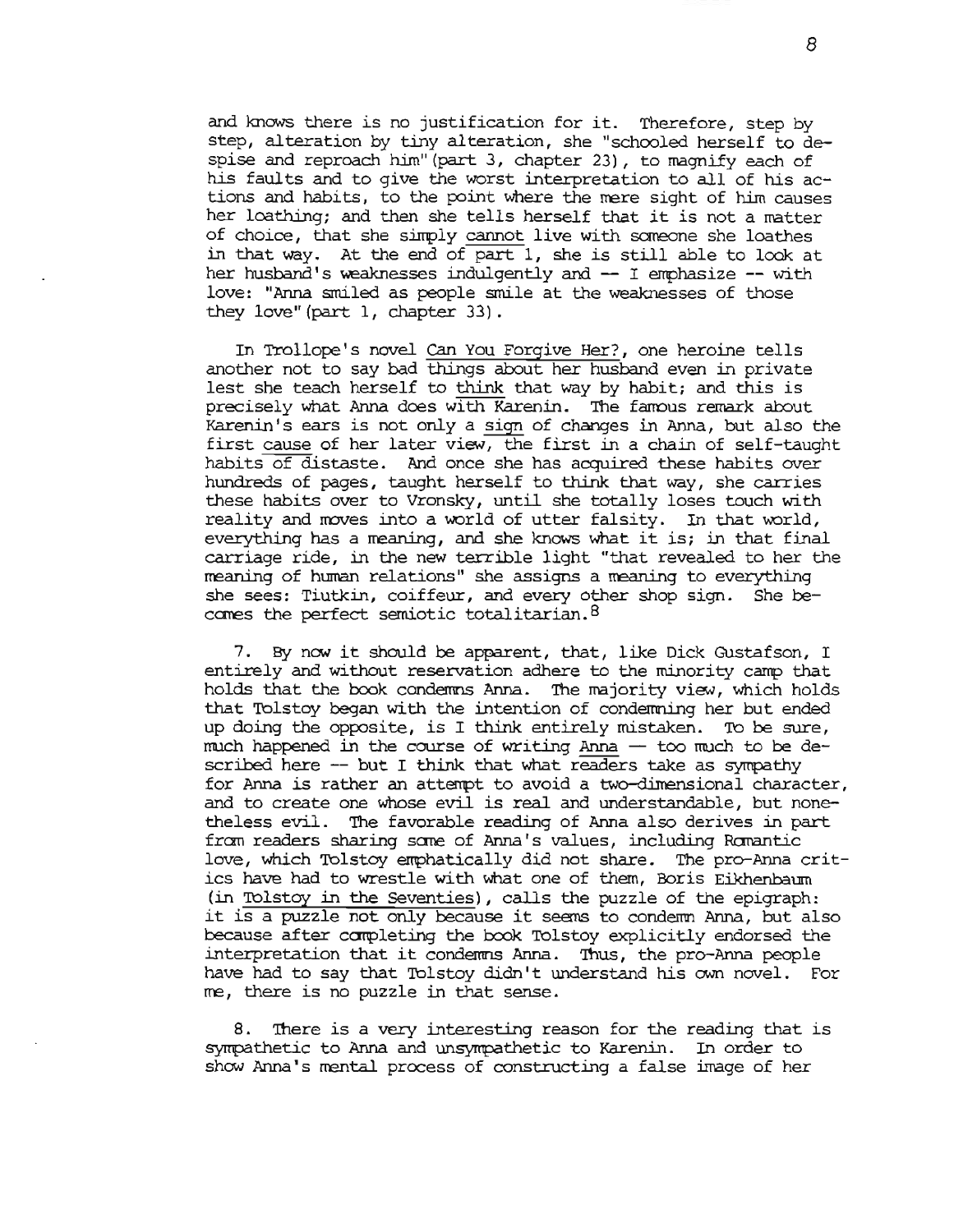husband, Tolstoy uses what I like to call "the Emma technique," because Jane Austen makes that technique central to the whole experience of reading that novel -- and was probably the first to use it so consistently. Readers of Enna (and of Pride and Prejudice to a considerable extent) construct  $\overline{a}$  false image of what is going on because Austen narrates in a misleading free indirect discourse which describes Emma's thoughts in the third person, and so misleads the reader into taking her interpretations as facts attested by the author. Much of what readers of Anna take as objective descriptions of Karenin are in fact Anna's purposeful misperceptions. Tolstoy only rarely interrupts to dispute his heroine; occasionally even Vronsky tells her she is being unfair to Karenin. But on the whole, we are likely to see Karenin through Anna's increasingly false gaze because that is the perspective we are given.

9. But we are given clues to another view. In line with Tolstoy's idea that the least dramatic and most inconspicuous facts are the most important, Tolstoy uses what might be called "the decoy technique": the most noticeable evidence is unreliable, whereas more reliable evidence is given haphazardly, often buried in long paragraphs or subordinate clauses, or dropped at moments when one is primarily led to think about samething quite different. In this way, we learn that some of what Anna claims to feel about 5eryozha is the result of role-playing; we are told that little Annie would have died had Karenin not looked after her; and we are on a few occasions given evidence that before the events described in the book, Anna and Karenin had a relatively good, though not especially passionate and certainly an unromantic, marriage. When Anna answers one of Karenin's early attempts to discuss her behavior with feigned ineatprehension -- she is at this point still capable of surprise at how well she can play false  $-$ Karenin immediately understands that this very incomprehension is significant. "But to him, knowing her, knowing that whenever he went to bed five minutes later than usual she noticed it ani asked him the reason; to him, knowing that every joy, every pleasure and pain that she felt she communicated at once to him; to him, now to see that she did oot care to notice his state of mind, that she did not care to say a word about herself, meant a great deal" (part 2, chapter 9). To me, that does not sound like a description of a bad marriage. How many readers remember how Anna and Karenin got married: that he was tricked into proposing to her by being invited to Anna's, and then told it would be dishonorable not to pro $pose - a story whose parallel is the Vronsky-Kitty courtship,$ where Vronsky, unlike Karenin, does not do the honorable thing.

"As he [Mikhailov] corrected the foot he looked continually at the figure of John in the background, which his vistors had not even noticed, but which he knew was beyond perfection" (part 5, chapter 12); in art as if life the unnoticed figures hidden in plain view may be the most important.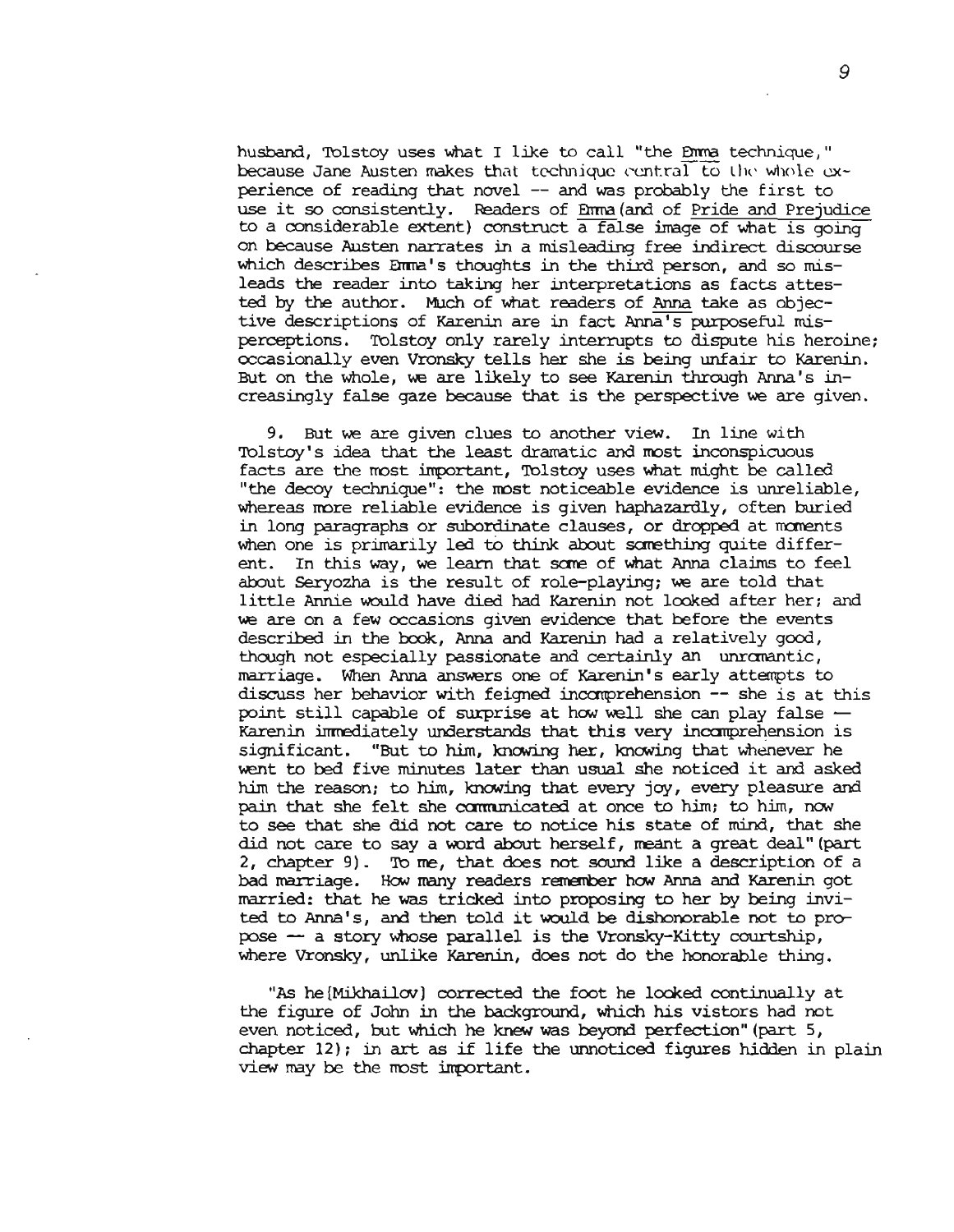10. On the train back to Petersburg, Anna is reading an English novel, which Tolstoy describes. Although the book is evidentally same distillation of the English tradition as <sup>a</sup> whole, it is clear that the writer Tolstoy primarily has in mind is Trollope, especially his Palliser novels.  $9$  The novel contains fox-hunting ("Lady Mary riding to the hounds") and speeches in parliament, both of which were Trollope's signatures, objects of parody. Tolstoy, we know, greatly admired Trollope. There are least three important reasons for using him here. I have already indicated that Trollope's central theme is honesty, and that he treats dishonesty as a matter of acquiring bad mental habits. '!his idea is itself  $im$  important to the English novelistic tradition, which Tolstoy apparently opposes to the French tradition: the English novel is a prosaic tradition, and is dedicated to the prosaic values Levin loves and Anna grows to hate. Trollope, above all, is aggressively prosaic.

Finally, the Palliser novels center around a couple much like Anna and Karenin; the advice about mental habits is given to the Anna character, Lady Glencora. Most irrportant, Palliser himself is a sort of Karenin viewed positively, and was probably a model for Karenin: a politician, he is cold, stiff, bureaucratic, extremely inept at expressing emotion, but fundamentally decent and honest. When Lady Glencora is tempted to forsake "the worthy man" for "the wild man" as Trollope defines the opposition, she too indulges for a while in teaching herself to see her husband as incapable of feeling pain because he is incapable of expressing it. can You Forgive Her?, in fact, narrates three stories of the choice between a wild and worthy man, thoogh Trollope does none of than with the psychological insight of Tolstoy.

11. My final observation is about prosaics and ethics. Tolstoy's novel repeatedly teaches the lesson that good behavior is not at all what the Western Cartesian and Kantian tradition has taught us it is, the instantiation of the right moral norms. If morality were a matter of following rules, then a computer could do it best, or a sort of Ivan Ilich who follows rules perfectly because he is never distracted by anything human. But as Levin learns, there is no rule, and when he care to judge rightly, it is not because he has discovered a rule, but because he lives rightly moment to moment. He appreciates the richness of each case -- is in the root sense, a casuist. When Koznyshev asks Levin whether he would kill a Turk about to harm a child before his eyes, Levin answers that he doesn't know, that he would decide on the moment. Though weak philosophically -- no basis for how to make the decision *is* offered -- this is the right answer. No rule should decide, because the particularities are too unpredictable and important, and the consequences of a wrong decision too terrible. 'Ihe right thing to do is to develop a good moral sense over a lifetime and then trust one's morally trained eyes over any abstract philosophy. There is no shortcut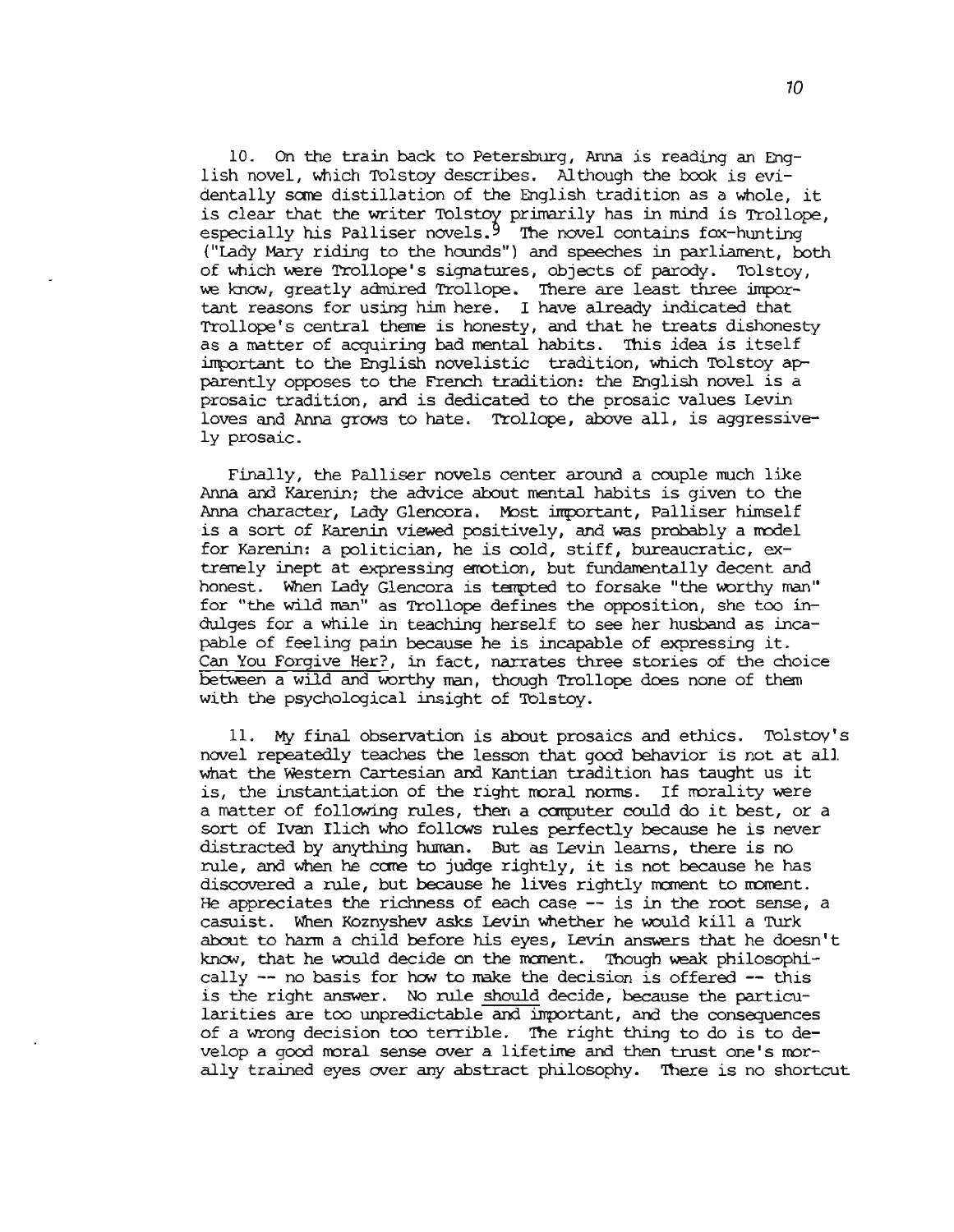to ethical judgment, or as Bakhtin later put it, no alibi for  $being.10$ 

And how does one train one's moral sense, apart from teaching oneself to live rightly moment by moment? Here we come again to the significance of great prose, of novels. Much more than philosophers examples or even our necessarily partial knowledge of situations in real life, great novels give us a rich and "thick" description of particular cases in our noral universe. Contemplating them, slowly attending their tiny alterations and considering their moral quandaries, may enrich our moral sense. The best education in prosaic ethics is offered by the most prosaic of genres -- and best of all by Anna Karenina.

## **NOTES**

1. The following is the text of a talk delivered at the 1987 annual meeting of the American Association for Teachers of Slavic and East European Languages. Footnotes have been added, and a few observations about Anna Karenina, which were omitted because of time limitations, have been restored. I have not attempted to remove the traces of its composition with oral delivery in mind.

2. <sup>I</sup> first used the term "prosaics" in my paper for the <sup>1986</sup> AATSEEL conference, "'Ihe Ethics of Reading." It also appears in my book Hidden in Plain View: Narrative and Creative Potentials in 'War and Peace' (Stanford: Stanford University Press, 1987) and *is* explained *in* greater detail in my article, "Prosaics: An Approach to the Humanities," forthcoming in The American Scholar  $(1988)$ . Caryl Emerson and I develop its significance for Bakhtin in our joint study Mikhail Bakhtin: Creation of a Prosaics (Stanford Univ. Press, forthcaning). Shortly after the publication of Hidden, the term "prosaies" was also used in a different sense by Jeffrey Kittay and Wlad Godzich in The Emergence of Prose: An Essay in Prosaics (Minneapolis: Univ. of Minnesota Press, 1987) . Evidently Kittay and Godzich arrived at the neologism independently and essentially simultaneously. As Emerson and I use the term, it differs fran Kittay and Godzich's "prosaics" in two ways: (1) in our sense, prosaics is not only an approach to prose, but also <sup>a</sup> view of the world focussing on the prosaic and messy events of daily life; and our discussion of prose centers on the novel, theirs on the "emergence of prose." Despite these differences, we have no difficulty in responding with enthusiasm to their basic argument.

3. Sigmmd Freud, Civilization and Its Discontents, ed. and trans. James Strachey (New York: Norton, 1961), p. 17. Freud goes on to say that loss of the memory-trace is possible only in the case of brain damage.